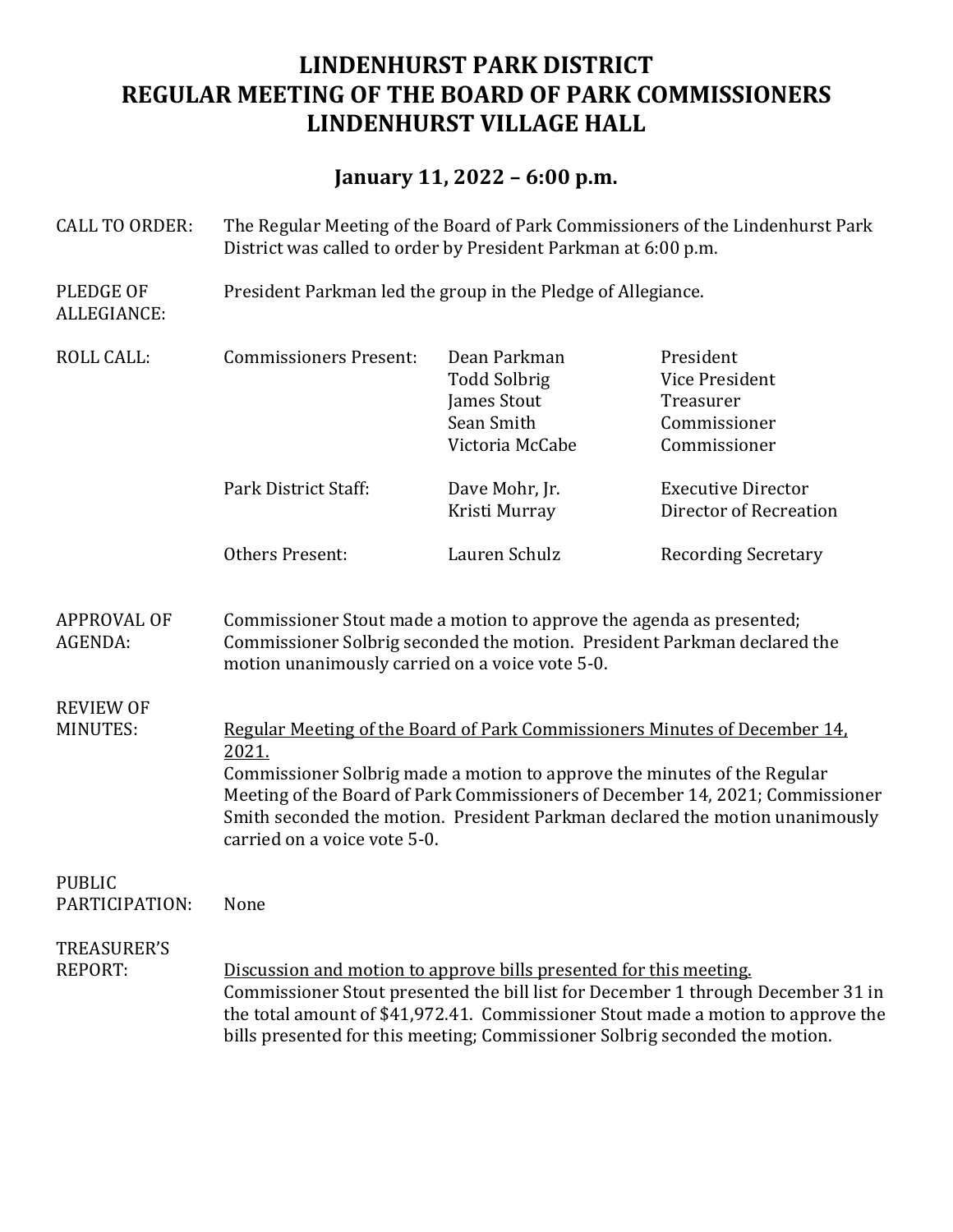| Parkman | Aye |
|---------|-----|
| Solbrig | Aye |
| Stout   | Aye |
| Smith   | Aye |
| McCabe  | Aye |
|         |     |

President Parkman declared the motion unanimously carried on a roll call vote 5-0.

Update Park District's finances and investments. Nothing to report.

STAFF REPORTS: Finance Department

Linda Marturano, Business Manager, reported that the last tax payment was received in the amount of \$4,944. There are two new employees. Received 3 impact fees from Briargate Community.

#### Parks Department

Dennis Carroll, Jr., Parks and Grounds Operations Manager, reported that he is looking to replace backboard at Mallard Ridge, ordered and will install in spring. Small engine equipment winterized and stored. Dump truck and plow ready to go.

Tab Steinhaus, Facility and Vehicle Operations Manager reported that he replaced hallway lights with LEDs. Flat roof leaks repaired. Drive shaft in van replaced.

#### Recreation Department

Lori Friedl, Guest Services Manager, reported that she is offering classes similar to birthday parties to market classes. Attendance is up at fitness center and track. Success with fun birthday parties.

Hannah Greenfield, Recreation Program Manager, reported that they took a trip to Fireside with seniors. Community and outreach for special recreation. Plans to enhance Winterfest 2022. Flannels and Flapjacks event this weekend.

Sara Hilby, Athletic Program Manager, reported that basketball starts this Saturday and will run 9am-7pm all day in gym. Finalized programming for GG leagues, starting this month. Pickleball league will be starting. Update passes and membership for fitness center. January is Free Friend Friday, promotional event. Dance and winter athletic numbers up.

Katie Kozuch, Recreation Program Manager, reported that preschool registration started. Two classes filled in first week. Winter open house postponed until February. Additional 6 students for current registration. Congratulate Katie, now Certified Park and Recreation Professional (CPRP).

Kristi Murray, Director of Recreation, reported that we are planning for summer camp guide and streamlined charts to be easier to read. Looking for ways to increase shelter rentals, planning a movie at beach event.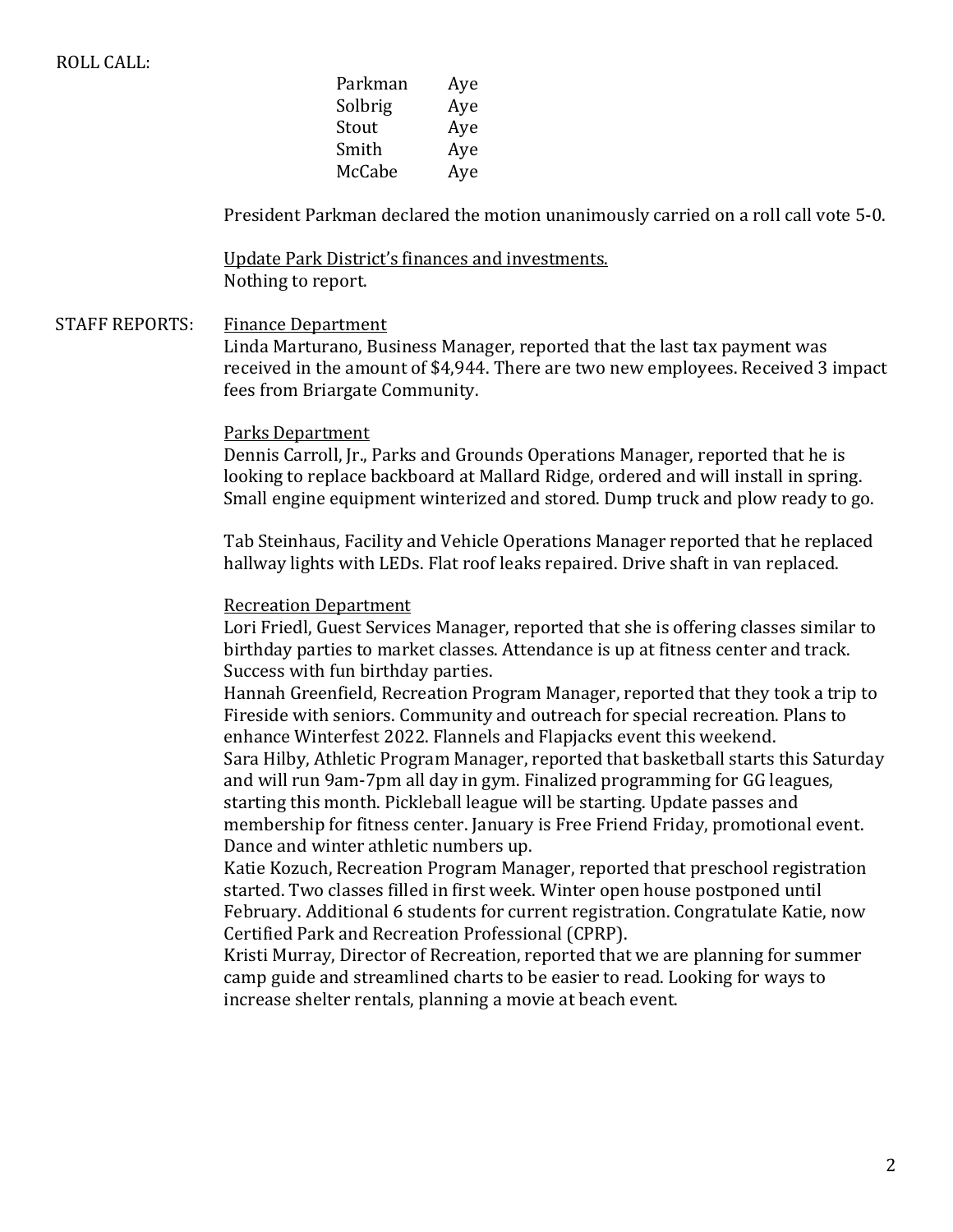**Marketing Department** Kathy Kohler, Marketing and Community Relations Manager, reported that registration ongoing. Highlights: info flyer on social media for GG leagues, LVT Library gaming area and to schools. 2021 year in review on social media. Ordered promotional items.

NEW BUSINESS: No new business to report.

OLD BUSINESS: Update on Village of Lindenhurst application for an Illinois Department of Commerce and Economic Opportunity to revitalize Slove Park as part of the larger Grand Av. Corridor Renovation Project. Executive Director Mohr updated on the budget and plans for the DCEO grant that the Village of Lindenhurst is applying for, LPD is supporting. Biggest change on design is adding restrooms and the proposal is for under \$3milion. Lighting, landscaping, and retaining wall were major pieces cut to get proposal under the \$3million limit.

### PRESIDENT'S

REPORT: Commissioner's Report None.

# DIRECTOR'S

REPORT: Update of various administrative activities; capitol and safety improvements, legal updates, finance and investments, planning and development, policies and procedures, personnel, intergovernmental cooperation, etc. Director Mohr reported that Krause was coming Friday to finish electrical work. Colette and Ano was here to replace the small hot water heater for kitchen as it was rusted through. Dave signed off on the FGM architect contract to start community center expansion. Kick off meeting will be at the end of January. Midwest Mechanical will be doing construction and a contract is currently being negotiated. Dave met with Tod from Design Perspectives. They will work as contractor from start to finish to support OSLAD grant work for Lewis Park. There are five steps they will go through for grant process. Dave will sign off on contract. February 2022 first steps, grant prep in May, and then will be ready to submit grant for whole park redesign. Dave received an email from Senator Craig Wilcox's office. They are asking for any project ideas to possibly provide federal funds. Dave will be sending proposals for the Community Center and Lewis Park plans. There is a budget meeting January 25. Action planning with NIU is on January 12, will review goals and lay out who is taking action. Part of budget discussion – Mallard Ridge stairwell is falling apart and a safety issue. LPD will take it out, seed it and grass and maintain. Elmwood Tot Lot will be removed and the village possibly will help remove equipment. Meeting with intergovernmental group for live music in parks, enter into new agreement that will no longer include the LLR Chamber. BBQ Productions will sell food and beverage at the Lehmann Mansion.